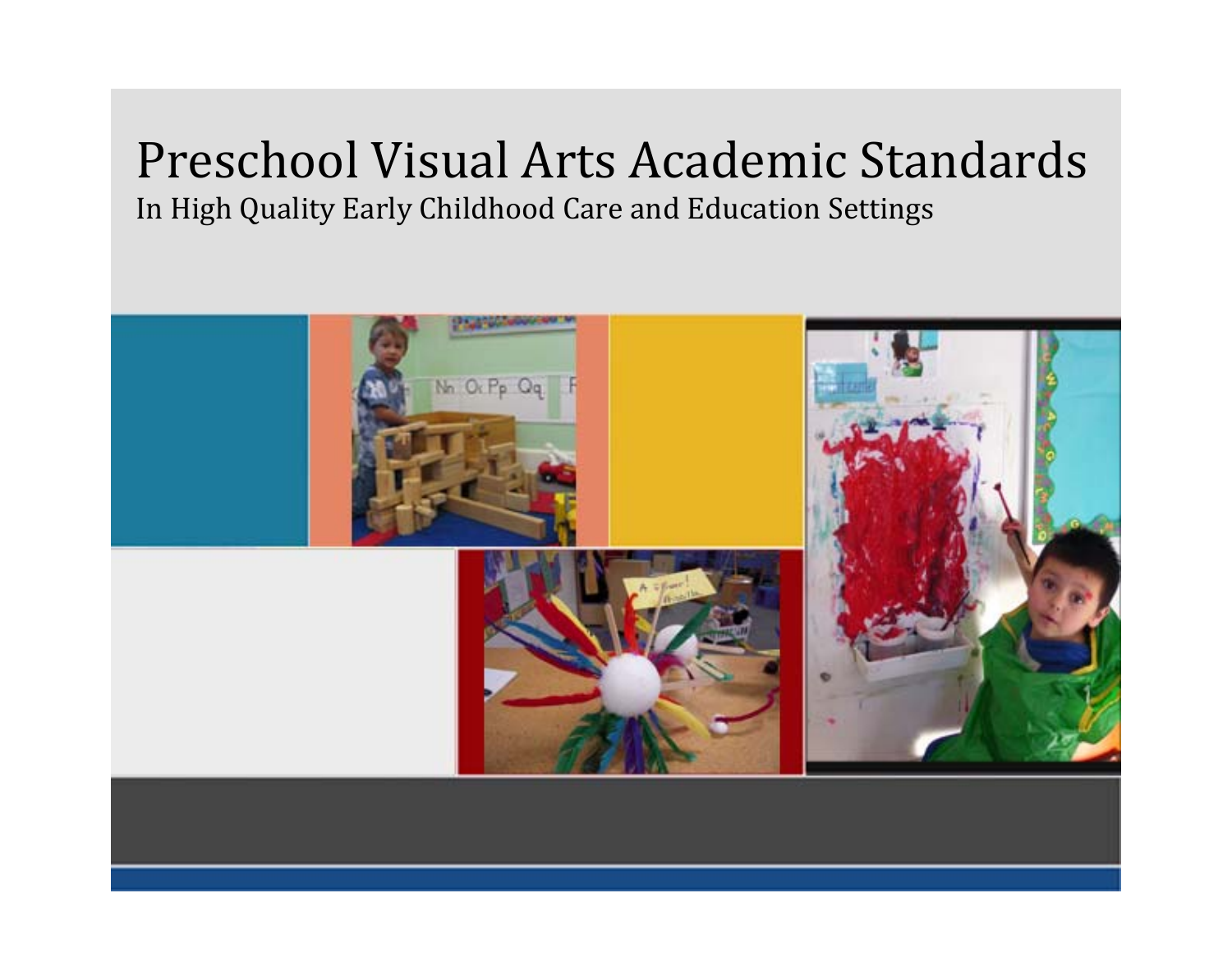### **Preschool Visual Arts Academic Standards in High Quality Early Childhood Care and Education Settings**

#### **How to use this document**

Colorado Preschool Program staff developed this document to help link the new Colorado preschool academic standards with the early childhood best practices that are already present in high quality early childhood care and education settings. While this document is intended for early childhood teachers in classroom settings that will be adopting the standards, we wanted to give some examples of how the standards might look in family childcare homes and in other early care configurations.

The preschool academic standards form the "what" of early childhood teaching – the objectives and goals for children to experience in their formative preschool years. To make a connection between early childhood best practices and the new academic standards expectations, we relied on the Building Blocks to the Colorado Content Standards, the Colorado Quality Standards for Early Childhood Care and Education, and Results Matter assessment tools for examples and descriptions. These sources provide the "steps for getting there" or the "how" of early childhood teaching. Young children require a much different environment than their elementary school counterparts. For each standard and its evidence objectives, we describe what should be in place to ensure children have opportunities to master the objectives and goals of the standards in enriching, developmentally appropriate ways. We also provide examples of children and adults in various settings showing the standards in action so that connections can be made from the small and large moments of early childhood experiences that build towards more formal learning.

As you go through each standard domain, you will see the standard table as it appears in CDE documentation with the 21<sup>st</sup> Century Skills and Readiness competencies. On the next page, you will see the evidence outcomes, the steps for getting there, and the examples from early childhood settings. Each pair of tables is color-coded to help match the pages. These sections are not meant to be inclusive; they are guidance to begin thinking about the preschool academic standards and how they link to early childhood best practices.

#### **Resources:**

Preschool Standards & Assessments Crosswalk to Results Matter Systems, Building Blocks, and Head Start Early Learning Framework http://www.cde.state.co.us/scripts/ECCCrosswalks/crosswalk.asp

The Colorado Quality Standards for Early Childhood Care and Education Services http://www.cde.state.co.us/cpp/qualitystandards.htm

Building Blocks to the Colorado K-12 Content Standards (2007) http://www.cde.state.co.us/cpp/download/CPPDocs/BuildingBlocksNov2010.pdf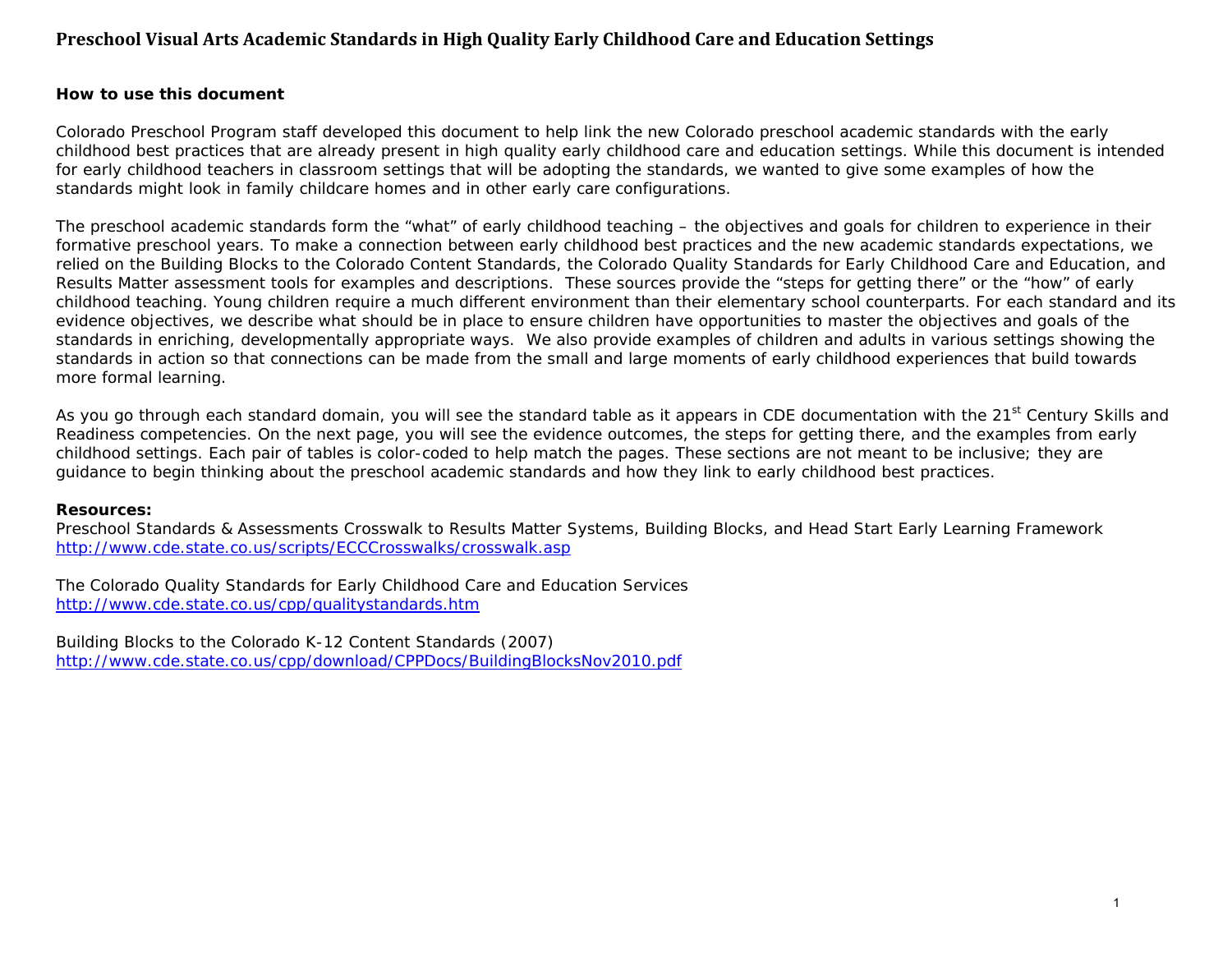### **Preschool Visual Arts Academic Standards in High Quality Early Childhood Care and Education Settings**

**Investigating and appreciating** the arts allow children to integrate a number of different skills essential to child development. The arts provide each child with another vehicle and organizing framework to express ideas and feelings. Visual arts stimulate children to use words, manipulate tools and media and solve problems in ways that simultaneously convey meaning and are aesthetically pleasing.

Through experimenting with colors, forms, and shapes, children communicate in ways that are distinctly their own and that reflect their own learning style. Each painting, collage, and three dimensional structure provides teachers and families with insights into a child's interests and abilities and allows children to express what they know. In an environment that fosters the arts, children learn to appreciate the contributions of other children and the works of others that reflect different experiences, cultures and views.

| <b>Preschool Art Expectations at a Glance</b> |                                                       |  |
|-----------------------------------------------|-------------------------------------------------------|--|
| 1. Observe and Learn to<br>Comprehend         | 1. Artists and viewers identify art in daily life     |  |
| 2. Envision and Critique to Reflect           | Works of art can represent people, places, and things |  |
| 3. Invent and Discover to Create              | Create works of art based on personal relevance       |  |
| 4. Relate and Connect to Transfer             | Artists have an important role in communities         |  |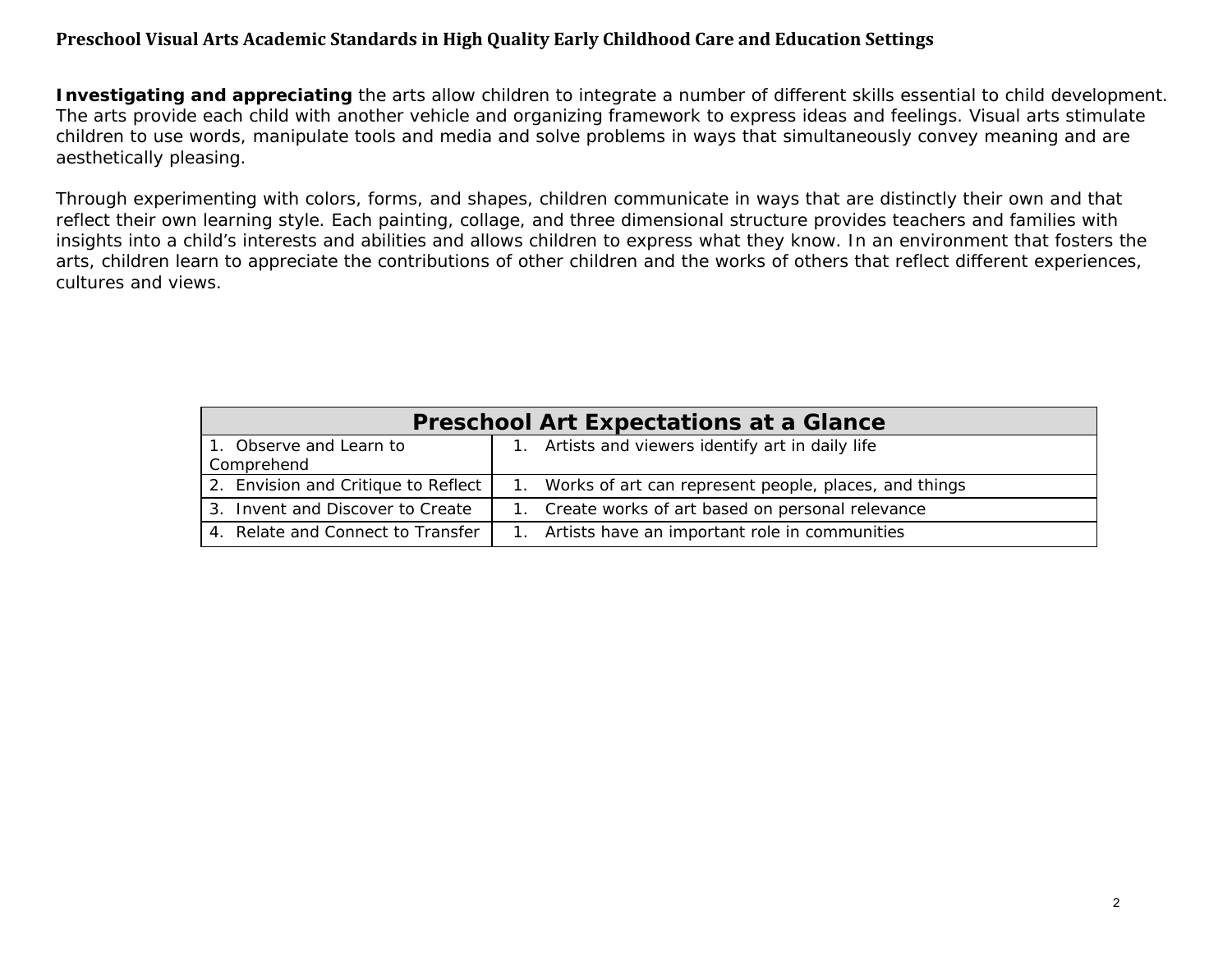| <b>Content Area: Visual Arts</b>                                                                                                                                                                                                                                                                           |                                                                                                                                                                                                                                                                                                                                                          |  |  |
|------------------------------------------------------------------------------------------------------------------------------------------------------------------------------------------------------------------------------------------------------------------------------------------------------------|----------------------------------------------------------------------------------------------------------------------------------------------------------------------------------------------------------------------------------------------------------------------------------------------------------------------------------------------------------|--|--|
|                                                                                                                                                                                                                                                                                                            | Standard: 1. Observe and Learn to comprehend                                                                                                                                                                                                                                                                                                             |  |  |
| <b>Prepared Graduates:</b>                                                                                                                                                                                                                                                                                 |                                                                                                                                                                                                                                                                                                                                                          |  |  |
|                                                                                                                                                                                                                                                                                                            | > Analyze, interpret, and make meaning of art and design critically using oral and written discourse                                                                                                                                                                                                                                                     |  |  |
| <b>Grade Level Expectation: Preschool</b>                                                                                                                                                                                                                                                                  |                                                                                                                                                                                                                                                                                                                                                          |  |  |
| <b>Concepts and skills students master:</b>                                                                                                                                                                                                                                                                |                                                                                                                                                                                                                                                                                                                                                          |  |  |
| 1. Artists and viewers identify art in daily life                                                                                                                                                                                                                                                          |                                                                                                                                                                                                                                                                                                                                                          |  |  |
| <b>Evidence Outcomes</b>                                                                                                                                                                                                                                                                                   | 21 <sup>st</sup> Century Skills and Readiness Competencies                                                                                                                                                                                                                                                                                               |  |  |
| <b>Students can:</b><br>a. Identify individual preferences in<br>images when presented with visual<br>examples such as picture books,<br>cartoon, computer games,<br>community, and home events<br>b. Use age-appropriate vocabulary to<br>describe works of art<br>c. Recognize basic characteristics and | <b>Inquiry Questions:</b><br>1. What do you use to make art?<br>2. How do you know if art is real or make-believe?<br>3. Where is art in my world?                                                                                                                                                                                                       |  |  |
| expressive features of art and design<br>in relation to daily life                                                                                                                                                                                                                                         | <b>Relevance and Application:</b><br>1. Material culture uses familiar images to tell a story.<br>2. The use of senses to observe art allows for the exploration of ideas.<br>3. Computer games and mass media use visual art images to create a personal<br>identification.<br><b>Nature of Visual Arts:</b><br>1. Observation leads to object reality. |  |  |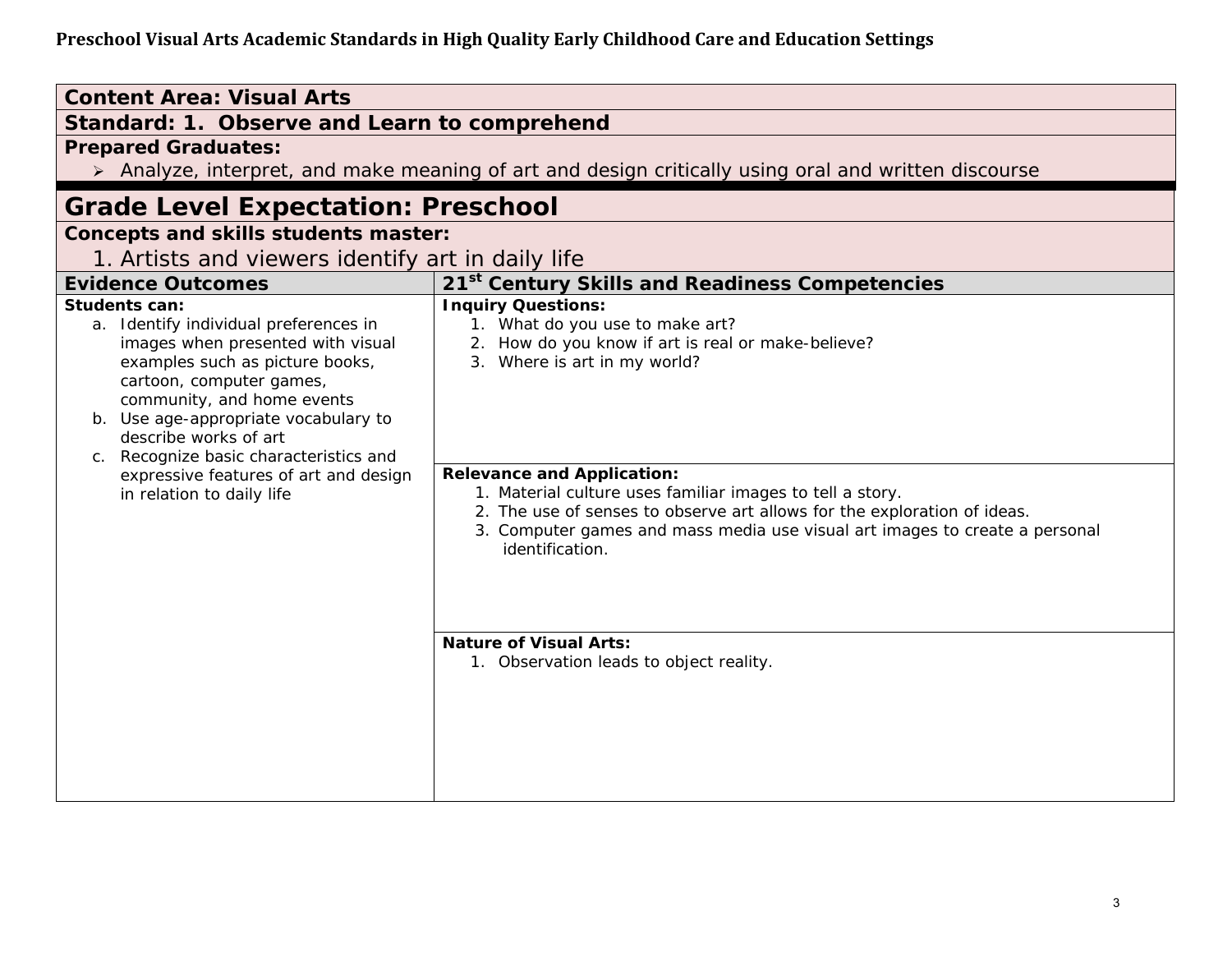| <b>Content Area: Visual Arts</b>                                                                                                                                                                                                                                                                                                                                                  |                                                                                                                                                                                                                                                                                                                                                                                                                                                                                                                                                                                                                                                                                                                                                                                                                                                                                                                                                                                                                                                                                                                       |                                                                                                                                                                                                                                                                                                                                                                                                                                                                                                                                                                                                                                                                                                                                                                                                                                                                                                                                                                                                                                                                                  |  |
|-----------------------------------------------------------------------------------------------------------------------------------------------------------------------------------------------------------------------------------------------------------------------------------------------------------------------------------------------------------------------------------|-----------------------------------------------------------------------------------------------------------------------------------------------------------------------------------------------------------------------------------------------------------------------------------------------------------------------------------------------------------------------------------------------------------------------------------------------------------------------------------------------------------------------------------------------------------------------------------------------------------------------------------------------------------------------------------------------------------------------------------------------------------------------------------------------------------------------------------------------------------------------------------------------------------------------------------------------------------------------------------------------------------------------------------------------------------------------------------------------------------------------|----------------------------------------------------------------------------------------------------------------------------------------------------------------------------------------------------------------------------------------------------------------------------------------------------------------------------------------------------------------------------------------------------------------------------------------------------------------------------------------------------------------------------------------------------------------------------------------------------------------------------------------------------------------------------------------------------------------------------------------------------------------------------------------------------------------------------------------------------------------------------------------------------------------------------------------------------------------------------------------------------------------------------------------------------------------------------------|--|
| Standard: 1. Observe and Learn to comprehend                                                                                                                                                                                                                                                                                                                                      |                                                                                                                                                                                                                                                                                                                                                                                                                                                                                                                                                                                                                                                                                                                                                                                                                                                                                                                                                                                                                                                                                                                       |                                                                                                                                                                                                                                                                                                                                                                                                                                                                                                                                                                                                                                                                                                                                                                                                                                                                                                                                                                                                                                                                                  |  |
| Prepared Graduates: Analyze, interpret, and make meaning of art and design critically using oral and written discourse                                                                                                                                                                                                                                                            |                                                                                                                                                                                                                                                                                                                                                                                                                                                                                                                                                                                                                                                                                                                                                                                                                                                                                                                                                                                                                                                                                                                       |                                                                                                                                                                                                                                                                                                                                                                                                                                                                                                                                                                                                                                                                                                                                                                                                                                                                                                                                                                                                                                                                                  |  |
| <b>Grade Level Expectation: Preschool</b>                                                                                                                                                                                                                                                                                                                                         |                                                                                                                                                                                                                                                                                                                                                                                                                                                                                                                                                                                                                                                                                                                                                                                                                                                                                                                                                                                                                                                                                                                       |                                                                                                                                                                                                                                                                                                                                                                                                                                                                                                                                                                                                                                                                                                                                                                                                                                                                                                                                                                                                                                                                                  |  |
| Concepts and skills students master: 1. Artists and viewers identify art in daily life                                                                                                                                                                                                                                                                                            |                                                                                                                                                                                                                                                                                                                                                                                                                                                                                                                                                                                                                                                                                                                                                                                                                                                                                                                                                                                                                                                                                                                       |                                                                                                                                                                                                                                                                                                                                                                                                                                                                                                                                                                                                                                                                                                                                                                                                                                                                                                                                                                                                                                                                                  |  |
| <b>Evidence Outcomes</b>                                                                                                                                                                                                                                                                                                                                                          | <b>Steps for Getting There</b>                                                                                                                                                                                                                                                                                                                                                                                                                                                                                                                                                                                                                                                                                                                                                                                                                                                                                                                                                                                                                                                                                        | <b>Examples from Early Childhood Settings</b>                                                                                                                                                                                                                                                                                                                                                                                                                                                                                                                                                                                                                                                                                                                                                                                                                                                                                                                                                                                                                                    |  |
| Students can:<br>a. Identify individual preferences in<br>images when presented with visual<br>examples such as picture books,<br>cartoon, computer games,<br>community, and home events<br>b. Use age-appropriate vocabulary to<br>describe works of art<br>Recognize basic characteristics and<br>$C_{1}$<br>expressive features of art and design<br>in relation to daily life | Create classroom displays that contain<br>$\bullet$<br>a variety of images; photography,<br>drawings, water color and sculpture.<br>Make picture books available to<br>$\bullet$<br>children that contain a variety of image<br>types; photography, drawings,<br>watercolor and oil painting.<br>Expose children to art in everyday life<br>through visits to museums, art<br>galleries, and public artworks.<br>Display children's art creations<br>attractively and prominently in the<br>room, as much as possible at children's<br>eye level.<br>Show collaborative as well as individual<br>work.<br>Remove displays before the room<br>becomes cluttered or when children<br>lose interest.<br>After exploring various art media,<br>$\bullet$<br>provide children opportunities to<br>classify photographs of art by its<br>medium. For example, they might sort<br>photographs of clay sculptures, wood<br>sculptures, fabric collages, mixed<br>media collages, line drawings, and<br>paintings into piles.<br>Children's art should be displayed<br>$\bullet$<br>instead of commercially bought<br>posters. | Kenesha tells a teacher, "I like the book<br>with the mermaid pictures in it."<br>While reading Kitten's First Full Moon,<br>Miss Jo asks, "What do you notice about<br>the pictures in this book?"<br>Felix responds, "They are all in black."<br>Miss Jo asks "Why do you think the<br>illustrator did that?"<br>Aaron answers, "Because it's night<br>outside."<br>Miss Jo asks, "What did the illustrator<br>use to make the pictures in this book?"<br>Maria answers, "Crayons?"<br>Spencer says, "No, I think it's markers."<br>Kourtney says "I think it's paint." Miss<br>Jo says, "In our art center today there<br>is a basket with black crayons, markers,<br>and paint in case anyone would like to<br>make night pictures like the ones in this<br>book."<br>At Linda's family child care program,<br>the children help decide which of their<br>art work pieces should be displayed on<br>the walls.<br>At the library, Abdul and Hakim look at<br>a painting of a lion. "That's like the one<br>at the zoo," says Hakim.<br>"I like its sharp teeth," says Abdul. |  |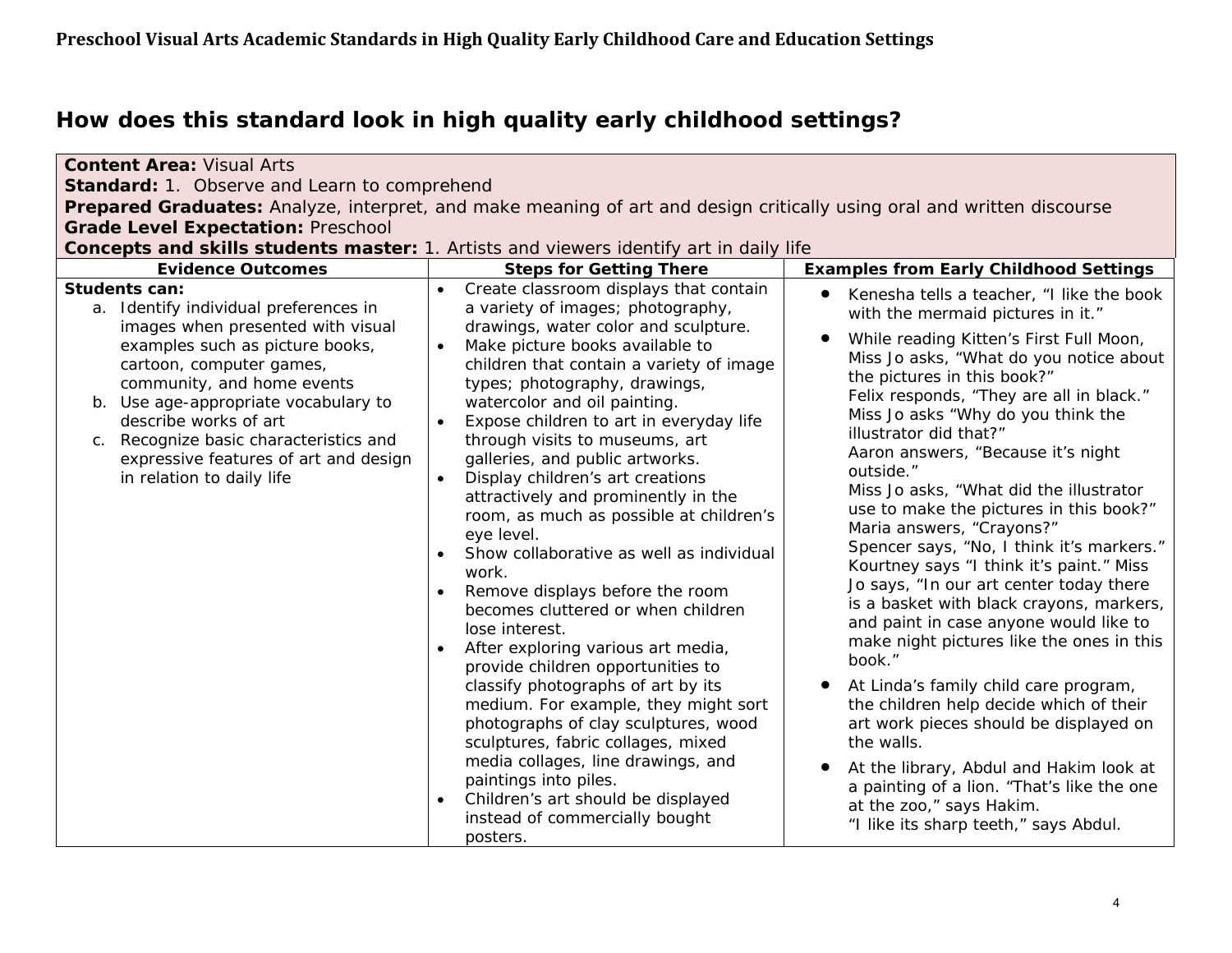| <b>Content Area: Visual Arts</b>                                                                          |                                                                                                                                                                                                                                                                        |  |  |
|-----------------------------------------------------------------------------------------------------------|------------------------------------------------------------------------------------------------------------------------------------------------------------------------------------------------------------------------------------------------------------------------|--|--|
| Standard: 2. Envision and Critique to Reflect                                                             |                                                                                                                                                                                                                                                                        |  |  |
| <b>Prepared Graduates:</b><br>> Use specific criteria to discuss and evaluate works of art                |                                                                                                                                                                                                                                                                        |  |  |
|                                                                                                           | Recognize, articulate, and implement critical thinking in the visual arts by synthesizing, evaluating, and                                                                                                                                                             |  |  |
| analyzing visual information                                                                              |                                                                                                                                                                                                                                                                        |  |  |
| <b>Grade Level Expectation: Preschool</b>                                                                 |                                                                                                                                                                                                                                                                        |  |  |
| Concepts and skills students master:                                                                      |                                                                                                                                                                                                                                                                        |  |  |
| 2. Works of art can represent people, places, and things                                                  |                                                                                                                                                                                                                                                                        |  |  |
| <b>Evidence Outcomes</b>                                                                                  | 21st Century Skills and Readiness Competencies                                                                                                                                                                                                                         |  |  |
| Students can:<br>a. Explain that works of art communicate<br>ideas<br>b. Tell a story about a work of art | <b>Inquiry Questions:</b><br>1. Why would you want to make a work of art?<br><b>Relevance and Application:</b><br>1. Art creates connections among the self, family, and community.<br>2. Digital media communicates a world of ideas and stories through art.         |  |  |
|                                                                                                           | <b>Nature of Visual Arts:</b><br>1. Art is as diverse as our humanity.<br>2. Art connects images, symbols, and meaning as a basis for other abstract disciplines<br>such as learning to read, learning mathematical symbols, and acquiring sign-symbol<br>recognition. |  |  |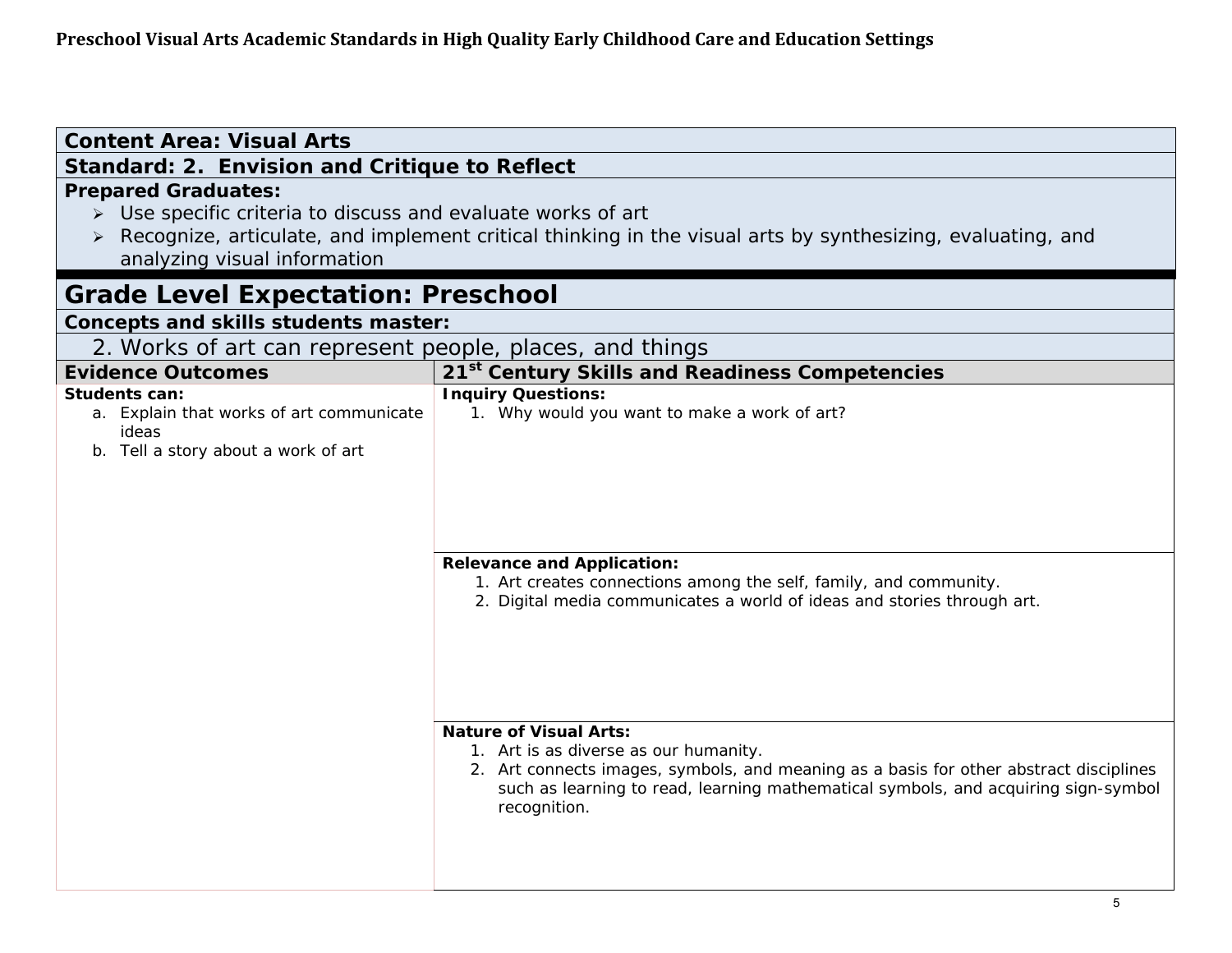#### **Content Area: Visual Arts Standard: 2. Envision and Critique to Reflect Prepared Graduates:**

- Use specific criteria to discuss and evaluate works of art
- Recognize, articulate, and implement critical thinking in the visual arts by synthesizing, evaluating, and analyzing visual information

#### **Grade Level Expectation: Preschool Concepts and skills students master:**

2. Works of art can represent people, places, and things

| <b>Evidence Outcomes</b>                                                                                         | <b>Steps for Getting There</b>                                                                                                                                                                                                                                                                                                                                                                                                                                                                                                                                                                                                                                                                                                                                | <b>Examples from Early Childhood Settings</b>                                                                                                                                                                                                                                                                                                                                                                                                                                                                                                                                                                                                      |
|------------------------------------------------------------------------------------------------------------------|---------------------------------------------------------------------------------------------------------------------------------------------------------------------------------------------------------------------------------------------------------------------------------------------------------------------------------------------------------------------------------------------------------------------------------------------------------------------------------------------------------------------------------------------------------------------------------------------------------------------------------------------------------------------------------------------------------------------------------------------------------------|----------------------------------------------------------------------------------------------------------------------------------------------------------------------------------------------------------------------------------------------------------------------------------------------------------------------------------------------------------------------------------------------------------------------------------------------------------------------------------------------------------------------------------------------------------------------------------------------------------------------------------------------------|
| <b>Students can:</b><br>a. Explain that works of art<br>communicate ideas<br>b. Tell a story about a work of art | Ask children to dictate stories about<br>artwork they have created.<br>Place photos, drawings, paintings and<br>other artwork around the classroom.<br>Offer various kinds of materials for<br>$\bullet$<br>children to experiment with and<br>encourage them to try new techniques on<br>a daily basis.<br>Share wordless picture books and invite<br>children to tell the story.<br>Talk about art techniques used by<br>illustrators.<br>Ask open-ended questions that invite<br>children to think about their creations<br>and why they made particular choices.<br>Take photos of chidlren's work, and<br>record or audiotape their explanations.<br>Children choose which artworks they<br>wish to display and discuss on interactive<br>display walls. | During sharing time, Janiqua says,<br>$\bullet$<br>"This is a picture of me, my mom, and<br>sister at the zoo. This is a gorilla<br>eating the bananas in his cage."<br>Miss Erin asks, "Lacey, tell me about<br>your picture."<br>Lacey replies, "It's two squirrels<br>fighting. See the red? It's where one<br>squirrel bit the other squirrel. They are<br>mad because they both wanted to sit<br>in the same tree."<br>During choice time while in the library<br>center, Miss Smith asks Chloe to read<br>Sidewalk Circus, a wordless book, to<br>her. Chloe tells Miss Smith the story<br>she makes up about each page of<br>illustrations. |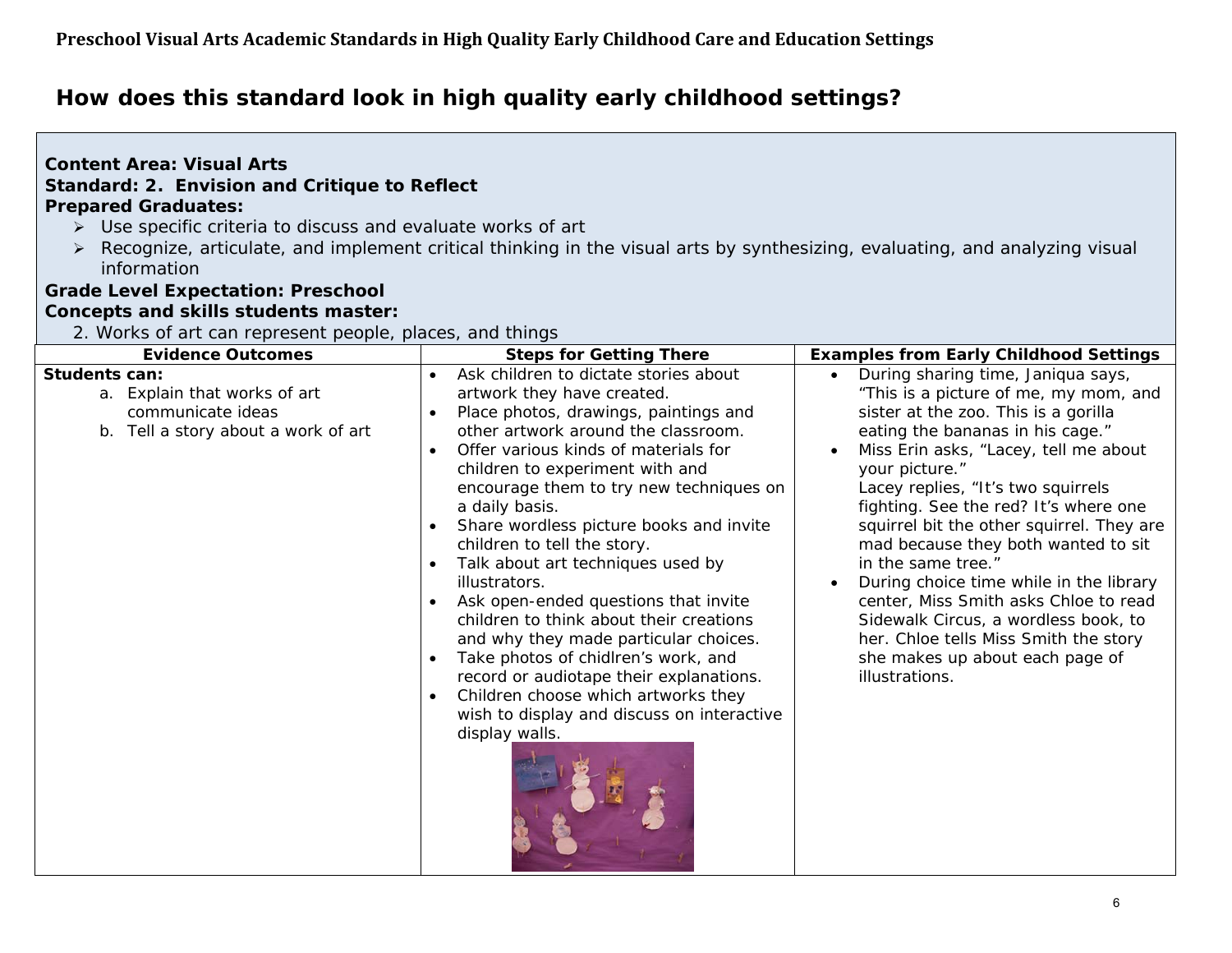| <b>Content Area: Visual Arts</b>                                                                                                                                                                                                                                                                                                                                                  |                                                            |  |
|-----------------------------------------------------------------------------------------------------------------------------------------------------------------------------------------------------------------------------------------------------------------------------------------------------------------------------------------------------------------------------------|------------------------------------------------------------|--|
| <b>Standard: 3. Invent and Discover to Create</b>                                                                                                                                                                                                                                                                                                                                 |                                                            |  |
| <b>Prepared Graduates:</b>                                                                                                                                                                                                                                                                                                                                                        |                                                            |  |
| > Develop and build appropriate mastery in art-making skills using traditional and new technologies and an<br>understanding of the characteristics and expressive features of art and design<br>Recognize, interpret, and validate that the creative process builds on the development of ideas through a<br>$\blacktriangleright$<br>process of inquiry, discovery, and research |                                                            |  |
| <b>Grade Level Expectation: Preschool</b>                                                                                                                                                                                                                                                                                                                                         |                                                            |  |
| <b>Concepts and skills students master:</b>                                                                                                                                                                                                                                                                                                                                       |                                                            |  |
| 1. Creates works of art based on personal relevance                                                                                                                                                                                                                                                                                                                               |                                                            |  |
| <b>Evidence Outcomes</b>                                                                                                                                                                                                                                                                                                                                                          | 21 <sup>st</sup> Century Skills and Readiness Competencies |  |
| Students can:<br>a. Use trial and error to create works of                                                                                                                                                                                                                                                                                                                        | <b>Inquiry Questions:</b><br>1. How can art be about you?  |  |
| art that arrive at a desired outcome                                                                                                                                                                                                                                                                                                                                              | 2. How can art be personal?                                |  |
| b. Use art materials safely and with                                                                                                                                                                                                                                                                                                                                              | 3. How can art tell a story?                               |  |
| respect in any environment<br>c. Create visual narratives from familiar                                                                                                                                                                                                                                                                                                           |                                                            |  |
| stories and subject matter                                                                                                                                                                                                                                                                                                                                                        |                                                            |  |
|                                                                                                                                                                                                                                                                                                                                                                                   |                                                            |  |
|                                                                                                                                                                                                                                                                                                                                                                                   | <b>Relevance and Application:</b>                          |  |
|                                                                                                                                                                                                                                                                                                                                                                                   | 1. Art connects with the senses through art-making.        |  |
|                                                                                                                                                                                                                                                                                                                                                                                   |                                                            |  |
|                                                                                                                                                                                                                                                                                                                                                                                   |                                                            |  |
|                                                                                                                                                                                                                                                                                                                                                                                   |                                                            |  |
|                                                                                                                                                                                                                                                                                                                                                                                   |                                                            |  |
|                                                                                                                                                                                                                                                                                                                                                                                   |                                                            |  |
|                                                                                                                                                                                                                                                                                                                                                                                   | <b>Nature of Visual Arts:</b>                              |  |
|                                                                                                                                                                                                                                                                                                                                                                                   | 1. Personal stories are alive in art.                      |  |
|                                                                                                                                                                                                                                                                                                                                                                                   |                                                            |  |
|                                                                                                                                                                                                                                                                                                                                                                                   |                                                            |  |
|                                                                                                                                                                                                                                                                                                                                                                                   |                                                            |  |
|                                                                                                                                                                                                                                                                                                                                                                                   |                                                            |  |
|                                                                                                                                                                                                                                                                                                                                                                                   |                                                            |  |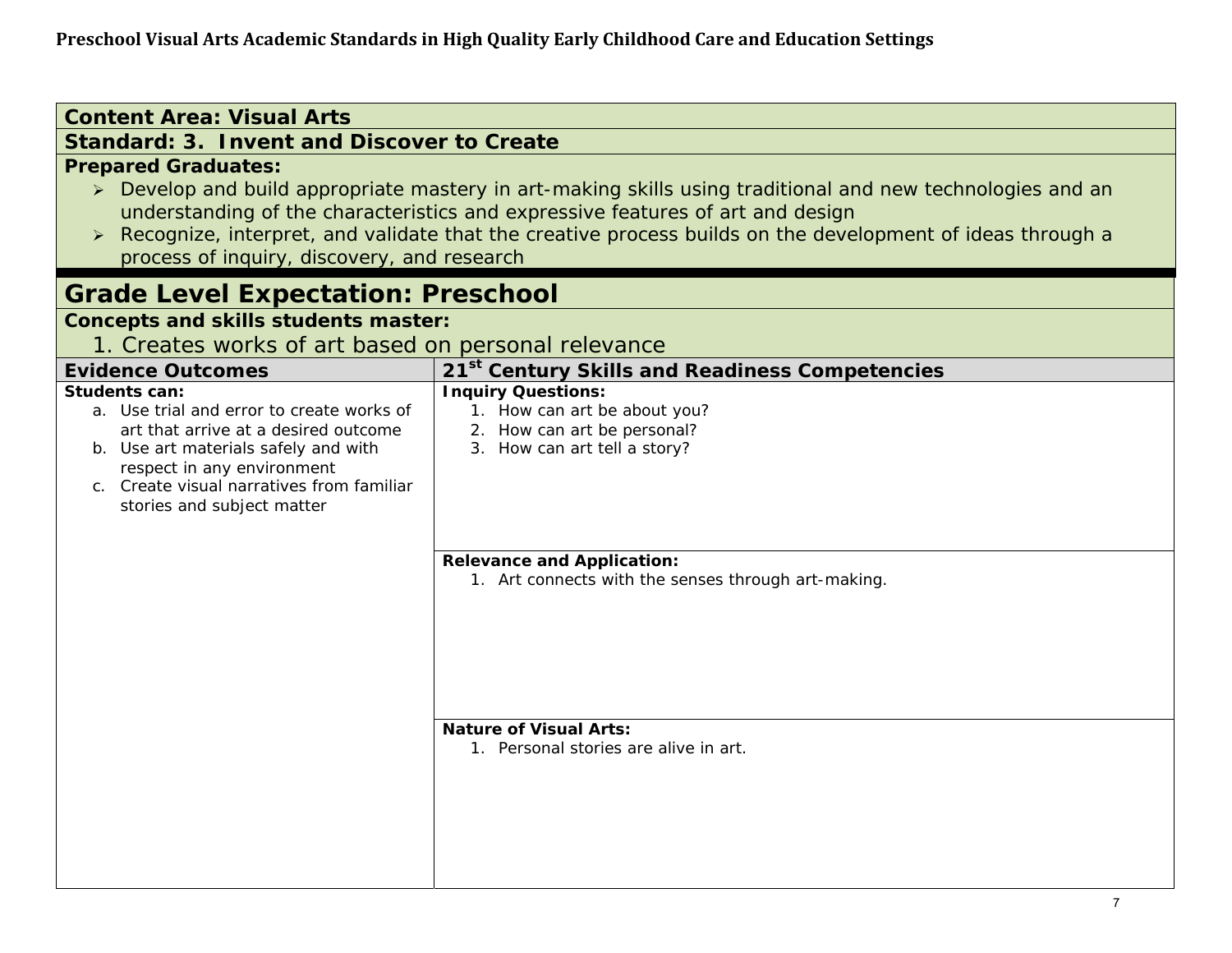#### **Content Area: Visual Arts Standard: 3. Invent and Discover to Create Prepared Graduates:**  Develop and build appropriate mastery in art-making skills using traditional and new technologies and an understanding of the characteristics and expressive features of art and design Recognize, interpret, and validate that the creative process builds on the development of ideas through a process of inquiry, discovery, and research **Grade Level Expectation: Preschool Concepts and skills students master:**  1. Creates works of art based on personal relevance Evidence Outcomes **Steps for Getting There Examples from Early Childhood Settings Students can:** a. Use trial and error to create works of art that arrive at a desired outcome  $\bullet$  Offer diverse, open-ended materials for children to explore. Include materials with different patterns, textures, and colors. **Examples from High Quality Preschools**  Jackson says, "Look, I'm making purple!" as he mixes paint colors at the classroom easel.

| desired outcome<br>b. Use art materials safely and with<br>respect in any environment<br>c. Create visual narratives from<br>familiar stories and subject<br>matter | COIOES.<br>Encourage children to explore various<br>art media, tools, and processes.<br>Provide daily opportunities to draw,<br>paint, print stitch, sculpt, photograph,<br>and/or make collages.<br>Encourage children to use various media<br>to express their ideas.<br>Demonstrate manipulative skills and<br>how to use and care for art materials. | the classroom easel.<br>Marcella stares at her collage. "I<br>don't have enough pink buttons. Are<br>there any more in the jar?"<br>Mrs. Ormsby says to a group of<br>children, "Let's make pictures to go<br>with the story we wrote about our<br>trip to the alligator farm."<br>Carlos asks, "Where is the tape? I<br>need to hang my painting up to dry |
|---------------------------------------------------------------------------------------------------------------------------------------------------------------------|----------------------------------------------------------------------------------------------------------------------------------------------------------------------------------------------------------------------------------------------------------------------------------------------------------------------------------------------------------|-------------------------------------------------------------------------------------------------------------------------------------------------------------------------------------------------------------------------------------------------------------------------------------------------------------------------------------------------------------|
|                                                                                                                                                                     | Read familiar books to children and then<br>create books as a group, illustrating<br>them together.                                                                                                                                                                                                                                                      | so I can give it to my mom after<br>school."<br>Mr. Jack says, "Let me help you put<br>an apron on so you won't get paint<br>on your clothes." Later on, he says.<br>"Trenea, you did a great job of<br>washing the paint out of the easel<br>brushes, thanks!"                                                                                             |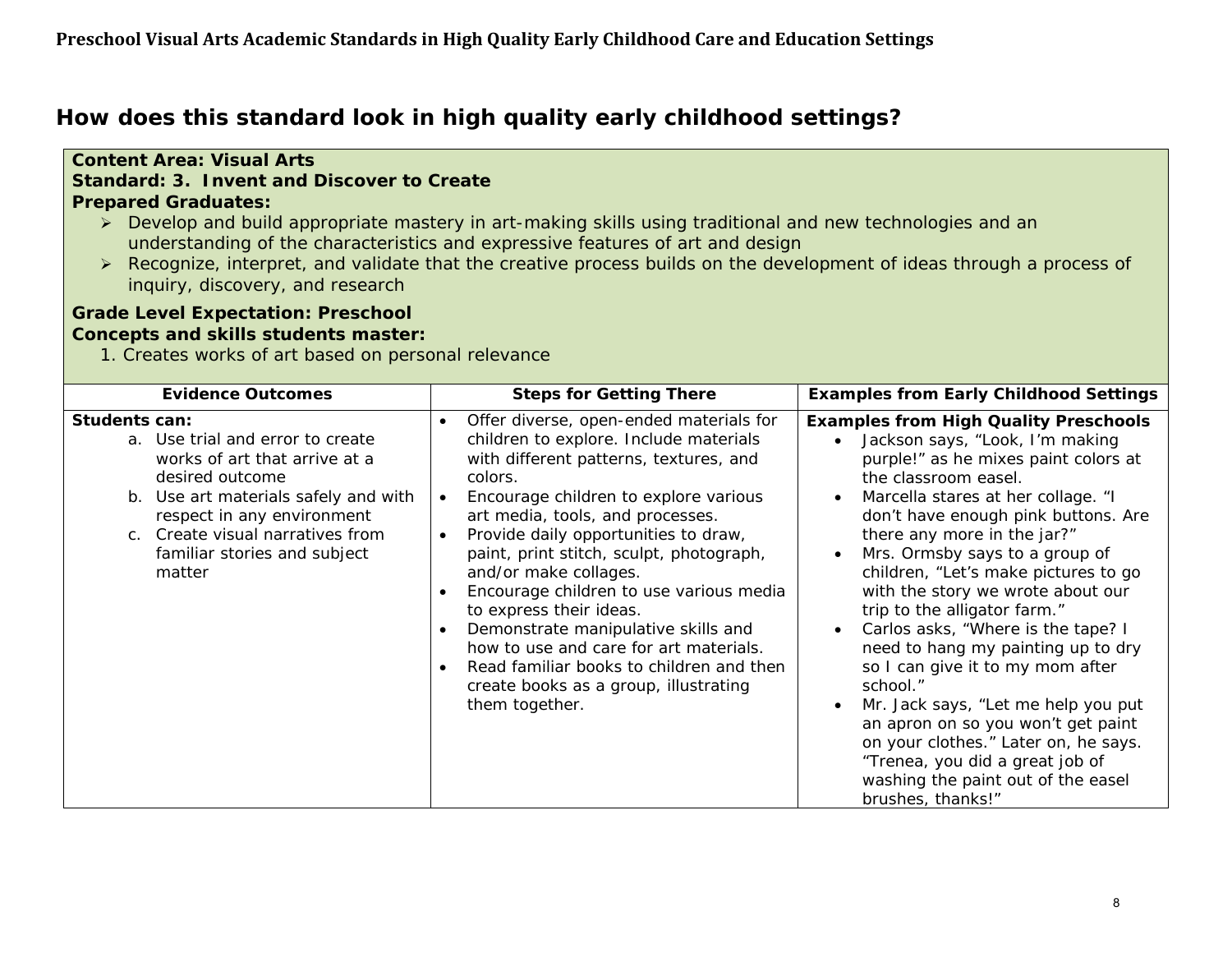### **Content Area: Visual Arts Standard: 4. Relate and Connect to Transfer**

### **Prepared Graduates:**

- Explain, compare and justify that the visual arts are connected to other disciplines, the other art forms, social activities, mass media, and careers in art and non-art related arenas
- > Transfer the value of visual arts to lifelong learning and the human experience

### **Grade Level Expectation: Preschool Concepts and skills students master:**  1. Artists have an important role in communities **Evidence Outcomes 21st Century Skills and Readiness Competencies Students can:** a. Explain what an artist does and who an artist can be b. Identify some of the activities in which artists participate c. Name some of the arts materials available to artists **Inquiry Questions:** 1. What makes an artist an artist? 2. What do artists use to make works of art? 3. Who can be an artist? 4. How does a person become an artist? **Relevance and Application:**  1. Artists contribute to the community. 2. The making of art such as cartoons, illustrations, jewelry, sculptures, and ceramics is both a career and a social activity. 3. Art reflects the interconnectedness among all disciplines and the senses. **Nature of Visual Arts:** 1. Art-making is a lifelong learning activity.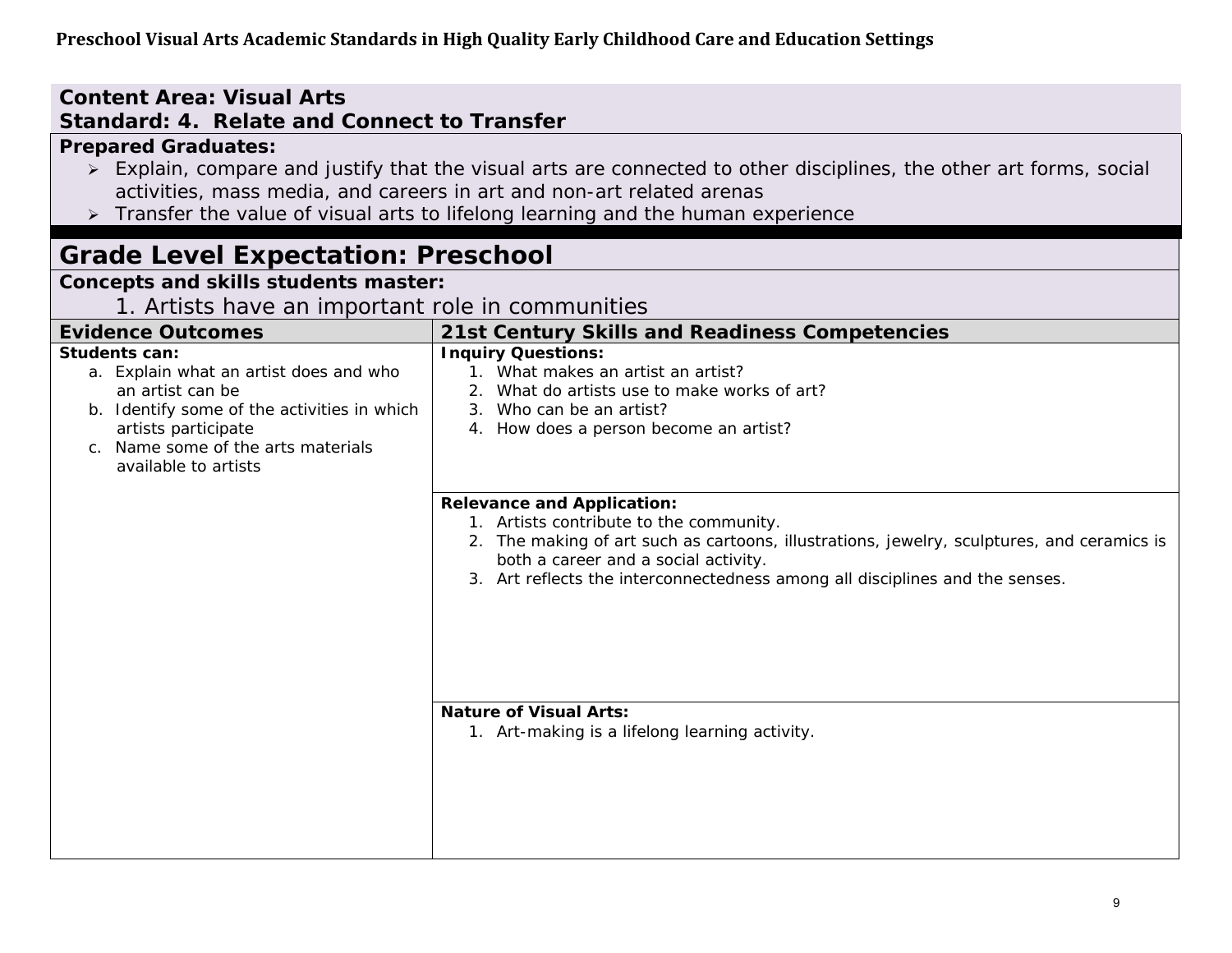| <b>Content Area: Visual Arts</b><br><b>Standard: 4. Relate and Connect to Transfer</b><br><b>Prepared Graduates:</b><br>► Explain, compare and justify that the visual arts are connected to other disciplines, the other art forms, social<br>activities, mass media, and careers in art and non-art related arenas<br>> Transfer the value of visual arts to lifelong learning and the human experience<br><b>Grade Level Expectation: Preschool</b><br><b>Concepts and skills students master:</b> 1. Artists have an important role in communities |                                                                                                                                                                                                                                                                                                                                                                                                                                                                                                                                                                                                                                                                                                                                                                                                                                                                                                                                                                        |                                                                                                                                                                                                                                                                                                                                                                                                                                                                                                                                                                                                                                                                                                                                                                                                                                                                           |
|--------------------------------------------------------------------------------------------------------------------------------------------------------------------------------------------------------------------------------------------------------------------------------------------------------------------------------------------------------------------------------------------------------------------------------------------------------------------------------------------------------------------------------------------------------|------------------------------------------------------------------------------------------------------------------------------------------------------------------------------------------------------------------------------------------------------------------------------------------------------------------------------------------------------------------------------------------------------------------------------------------------------------------------------------------------------------------------------------------------------------------------------------------------------------------------------------------------------------------------------------------------------------------------------------------------------------------------------------------------------------------------------------------------------------------------------------------------------------------------------------------------------------------------|---------------------------------------------------------------------------------------------------------------------------------------------------------------------------------------------------------------------------------------------------------------------------------------------------------------------------------------------------------------------------------------------------------------------------------------------------------------------------------------------------------------------------------------------------------------------------------------------------------------------------------------------------------------------------------------------------------------------------------------------------------------------------------------------------------------------------------------------------------------------------|
| <b>Evidence Outcomes</b>                                                                                                                                                                                                                                                                                                                                                                                                                                                                                                                               | <b>Steps for Getting There</b>                                                                                                                                                                                                                                                                                                                                                                                                                                                                                                                                                                                                                                                                                                                                                                                                                                                                                                                                         | <b>Examples from Early Childhood Settings</b>                                                                                                                                                                                                                                                                                                                                                                                                                                                                                                                                                                                                                                                                                                                                                                                                                             |
| <b>Students can:</b><br>a. Explain what an artist does and who<br>an artist can be<br>b. Identify some of the activities in<br>which artists participate<br>Name some of the arts materials<br>C.<br>available to artists                                                                                                                                                                                                                                                                                                                              | Describe art processes to children as<br>they read picture books in group time<br>i.e. "the artist who illustrated this book<br>used watercolors to paint the pictures".<br>Use art vocabulary with children when<br>describing materials present in the<br>classroom i.e. brush, paper, collage,<br>clay, glaze.<br>Invite family members or local artists to<br>share their work with the children. Ask<br>them to talk about the materials, tools,<br>and techniques they use to create their<br>work, how their work has changed over<br>time, if and where they display or sell<br>their art, etc.<br>Arrange for children to visit local artists<br>$\bullet$<br>in their studios and see artists in action.<br>Read picture books to children that<br>feature artists and art as a career.<br>Offer daily classroom opportunities to<br>$\bullet$<br>participate in different types of artwork<br>including; painting, drawing, weaving,<br>sculpture, collage. | While in the art center, Ashley said "I<br>need some shells and feathers to add to<br>my collage."<br>After a trip to visit a local artist at her<br>pottery studio, Ms. Evans has clay<br>available every day at the art center.<br>Mauricio takes some clay and begins<br>shaping it into a bowl "I'm using clay to<br>make a bowl like the artist showed us."<br>After reading books by Leo Lionni, Mr.<br>Cho shows how Mr. Lionni uses torn<br>paper collage in his illustrations. He<br>provides paper and glue for the children<br>to experiment with in their own collage<br>creations.<br>At the public library art gallery, Mandy<br>$\bullet$<br>points to a painting and signs, "Is that<br>straw?" The adult with her reads the<br>plaque on the wall that lists the materials<br>and signs back, "Yes. The artist used<br>straw and sticks with the paint." |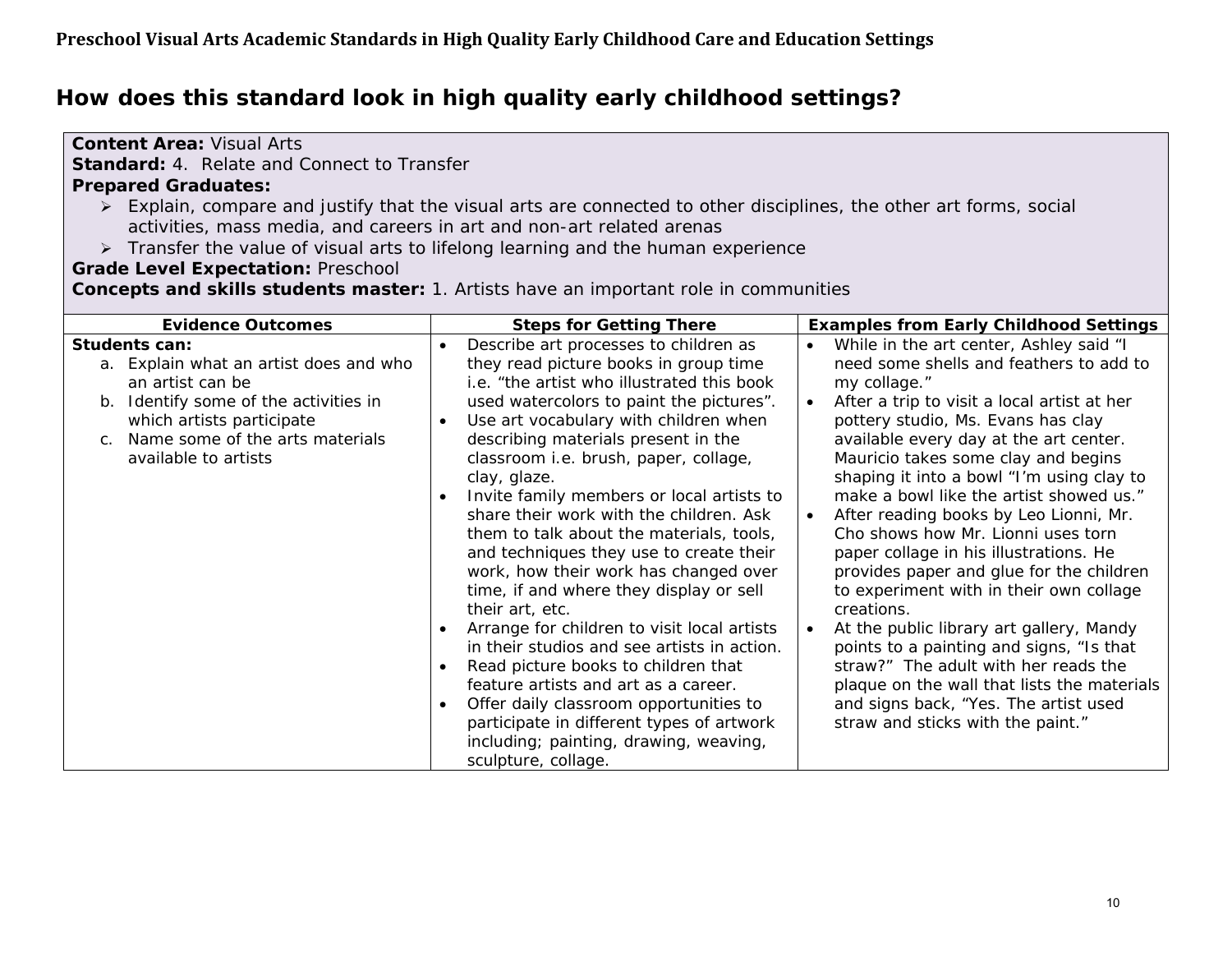# **Using the Discipline Concept Maps**

Discipline Concept Maps (DCM) provide a visual representation of unifying themes and organizing and supporting concepts at each grade level. The DCMs provide a central purpose for that discipline at that grade level and depict how concepts relate to each other for intentional planning. They provide a framework for entering the standards in a way that honors the emphasis on 21st Century learning and interdisciplinary connections across the content areas.

Three key terms are used in the discipline concept maps:

- **Unifying themes** provide an overview of content at a grade level. They are found in the center of the DCM and denoted by a blue dot.
- **Organizing concepts** connect multiple grade level expectations (GLEs) and evidence outcomes (EOs). They are the first node out from the center and are denoted by a red dot.
- **Supporting concepts** elaborate on and show the depth of an organizing concept. They are second node out from the center and are denoted by a yellow dot.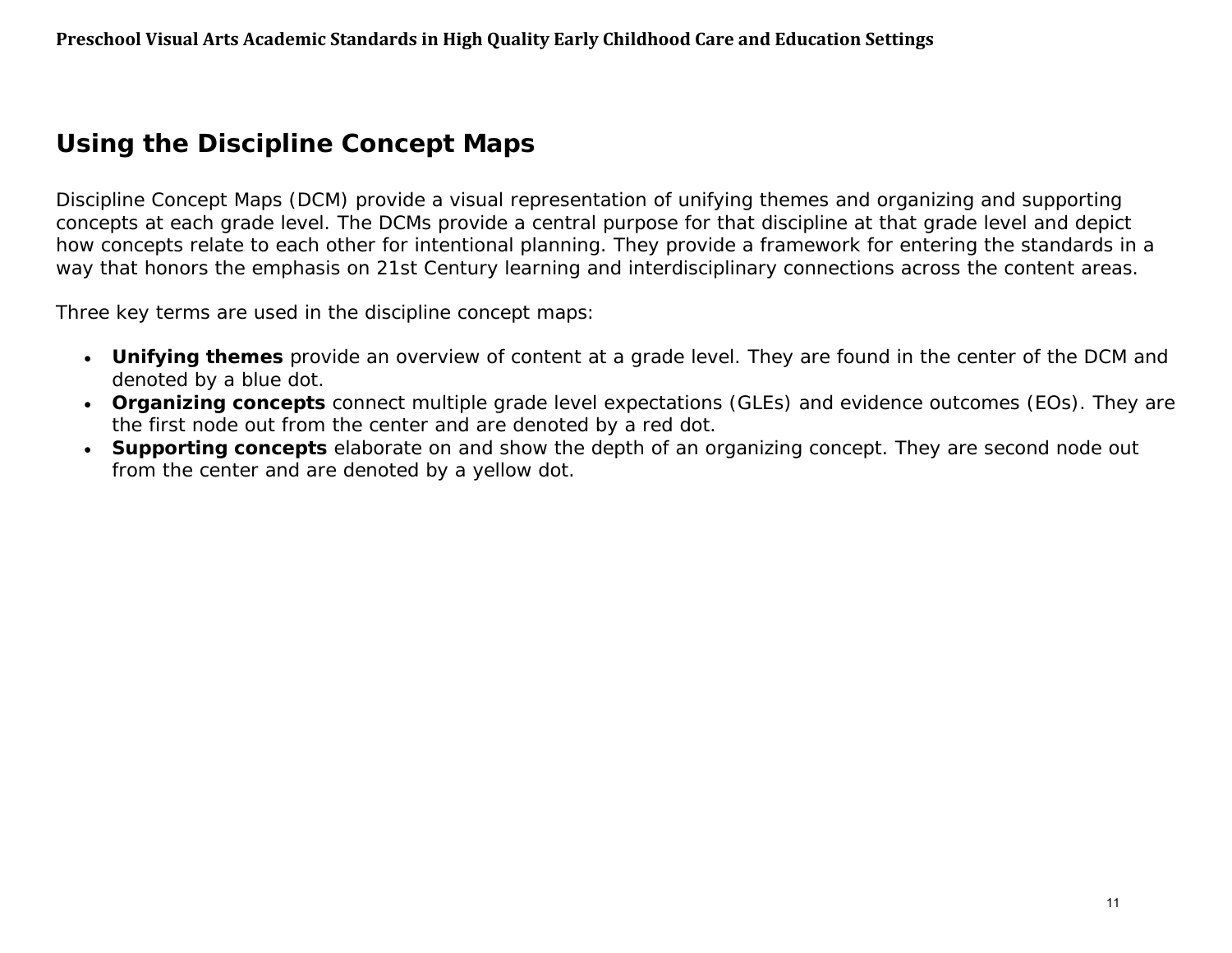

**Visual Art**

#### 12